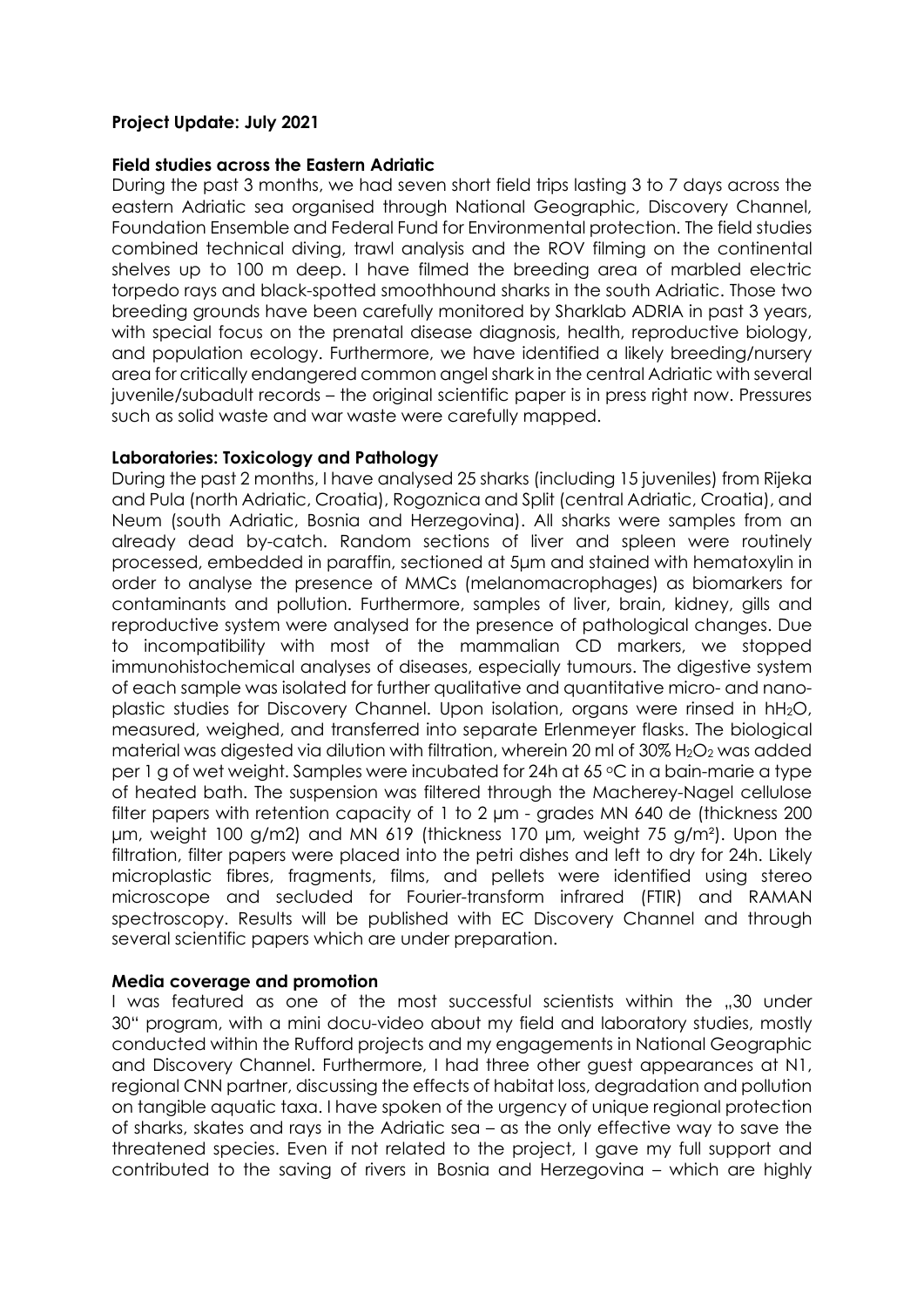threatened by habitat loss and dozens of illegal mini hydropower plants. This resonated strongly in the media throughout the country and I will continue to provide full support for nature research and conservation.

# **Recorded sharks and expertises in media**:

[https://morski.hr/2021/05/06/iznimno-rijedak-nalaz-ribar-ulovio-i-pustio-strogo](https://morski.hr/2021/05/06/iznimno-rijedak-nalaz-ribar-ulovio-i-pustio-strogo-zasticenog-sklata-prvi-put-smo-ga-vidjeli-u-zivotu/)[zasticenog-sklata-prvi-put-smo-ga-vidjeli-u-zivotu/](https://morski.hr/2021/05/06/iznimno-rijedak-nalaz-ribar-ulovio-i-pustio-strogo-zasticenog-sklata-prvi-put-smo-ga-vidjeli-u-zivotu/) (Neonatal critically endangered Common Angel Shark from the Central Adriatic sea in Croatian waters) [https://morski.hr/2021/04/26/video-neobican-prizor-morski-pas-plivao-uz-samu](https://morski.hr/2021/04/26/video-neobican-prizor-morski-pas-plivao-uz-samu-obalu-na-svega-pola-metra-dubine/)[obalu-na-svega-pola-metra-dubine/](https://morski.hr/2021/04/26/video-neobican-prizor-morski-pas-plivao-uz-samu-obalu-na-svega-pola-metra-dubine/) (juvenile Blue shark on the coast of Vis island, Croatia) [https://morski.hr/2021/05/27/strogo-zasticeni-pas-volonja-strucnjak-educirati-ljude-i](https://morski.hr/2021/05/27/strogo-zasticeni-pas-volonja-strucnjak-educirati-ljude-i-kroz-osudujuce-komentare-prema-pocinitelju/)[kroz-osudujuce-komentare-prema-pocinitelju/](https://morski.hr/2021/05/27/strogo-zasticeni-pas-volonja-strucnjak-educirati-ljude-i-kroz-osudujuce-komentare-prema-pocinitelju/) (Six-gill shark landed in Croatia) [https://morski.hr/2021/07/03/morski-pas-u-tisnom-cijeli-dan-pliva-u-plicaku-i-nikoga-](https://morski.hr/2021/07/03/morski-pas-u-tisnom-cijeli-dan-pliva-u-plicaku-i-nikoga-se-ne-boji-izgleda-osamuceno/)

[se-ne-boji-izgleda-osamuceno/](https://morski.hr/2021/07/03/morski-pas-u-tisnom-cijeli-dan-pliva-u-plicaku-i-nikoga-se-ne-boji-izgleda-osamuceno/)

(juvenile Blue shark in Tisno, central Adriatic sea, Croatia)

### **Links for webpage**:

<https://www.youtube.com/watch?v=pAukOrsvZb8&t=86s> (short docu-video for the "30 under 30" programe)

https://www.klix.ba/biznis/andrej[-gajic-rukovodi-studijama-pri-national-geographicu](https://www.klix.ba/biznis/andrej-gajic-rukovodi-studijama-pri-national-geographicu-i-discovery-channelu-u-sad-u/210531160)[i-discovery-channelu-u-sad-u/210531160](https://www.klix.ba/biznis/andrej-gajic-rukovodi-studijama-pri-national-geographicu-i-discovery-channelu-u-sad-u/210531160) 

(Article about my work for National Geographic and Discovery Channel)

https://www.klix.ba/vijesti/bih/borbu[-za-rijeke-bosne-i-hercegovine-podrzao-je-i](https://www.klix.ba/vijesti/bih/borbu-za-rijeke-bosne-i-hercegovine-podrzao-je-i-naucnik-andrej-gajic/210724016)[naucnik-andrej-gajic/210724016](https://www.klix.ba/vijesti/bih/borbu-za-rijeke-bosne-i-hercegovine-podrzao-je-i-naucnik-andrej-gajic/210724016)

[https://www.6yka.com/novosti/naucnik-andrej-gajic-podrzao-borbu-za-spas-rijeka](https://www.6yka.com/novosti/naucnik-andrej-gajic-podrzao-borbu-za-spas-rijeka-bih)[bih](https://www.6yka.com/novosti/naucnik-andrej-gajic-podrzao-borbu-za-spas-rijeka-bih)

[https://radiosarajevo.ba/metromahala/teme/naucnik-andrej-gajic-podrzao-i-dao](https://radiosarajevo.ba/metromahala/teme/naucnik-andrej-gajic-podrzao-i-dao-doprinos-u-borbi-za-rijeke-bih/425029)[doprinos-u-borbi-za-rijeke-](https://radiosarajevo.ba/metromahala/teme/naucnik-andrej-gajic-podrzao-i-dao-doprinos-u-borbi-za-rijeke-bih/425029)bih/425029

(three articles about my support on the river conservation)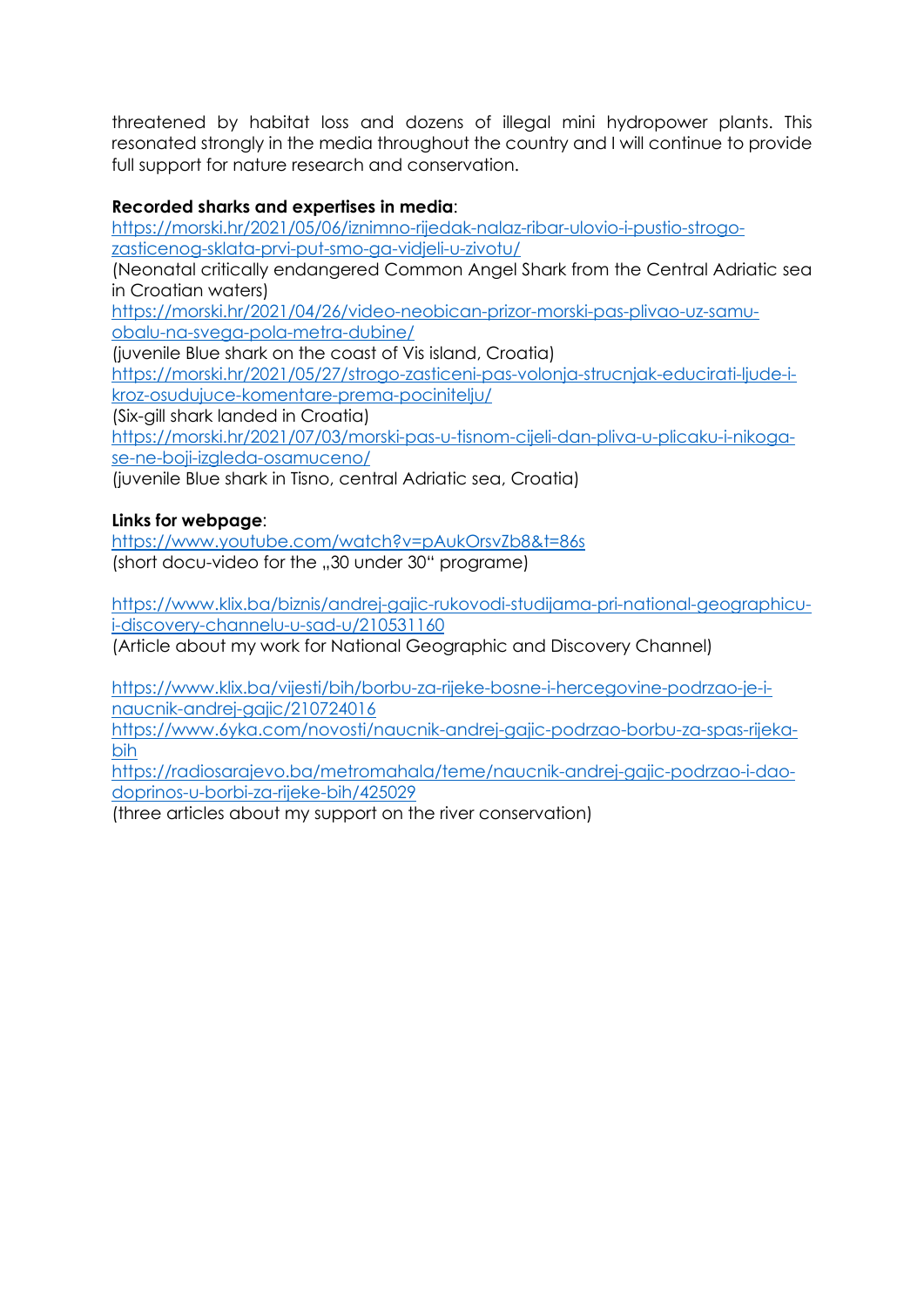

**PHOTO 1**: Field studies and ROV habitat filming across the Neretvanski channel, border line between Croatia and Bosnia and Herzegovina. © Sharklab ADRIA.



**PHOTO 2**: Morphological analysis and prenatal disease diagnostics in black-spotted smoothhound embryos from Split channel, Croatia. © E. Karalić/Sharklab ADRIA.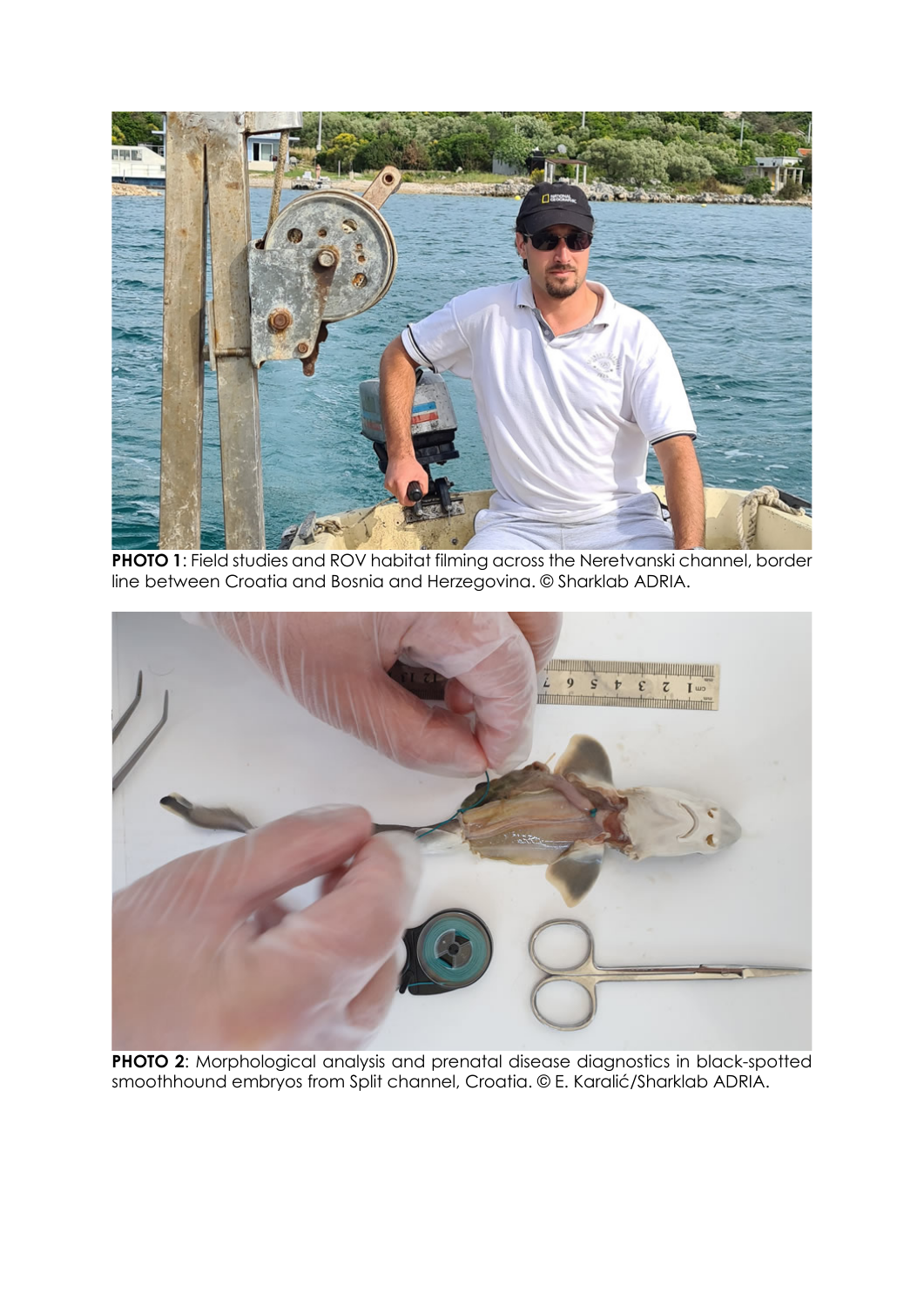

**PHOTO 3:** Andrej as featured scientist within the "30 under 30" project discussing the field and laboratory methodology and importance of long-term conservation. © Represent Communications.



**PHOTO 4:** Monitoring the Marbled electric ray breeding ground in Neum bay, Bosnia and Herzegovina. Popluation and health assessment. © E. Karalić/Sharklab ADRIA.